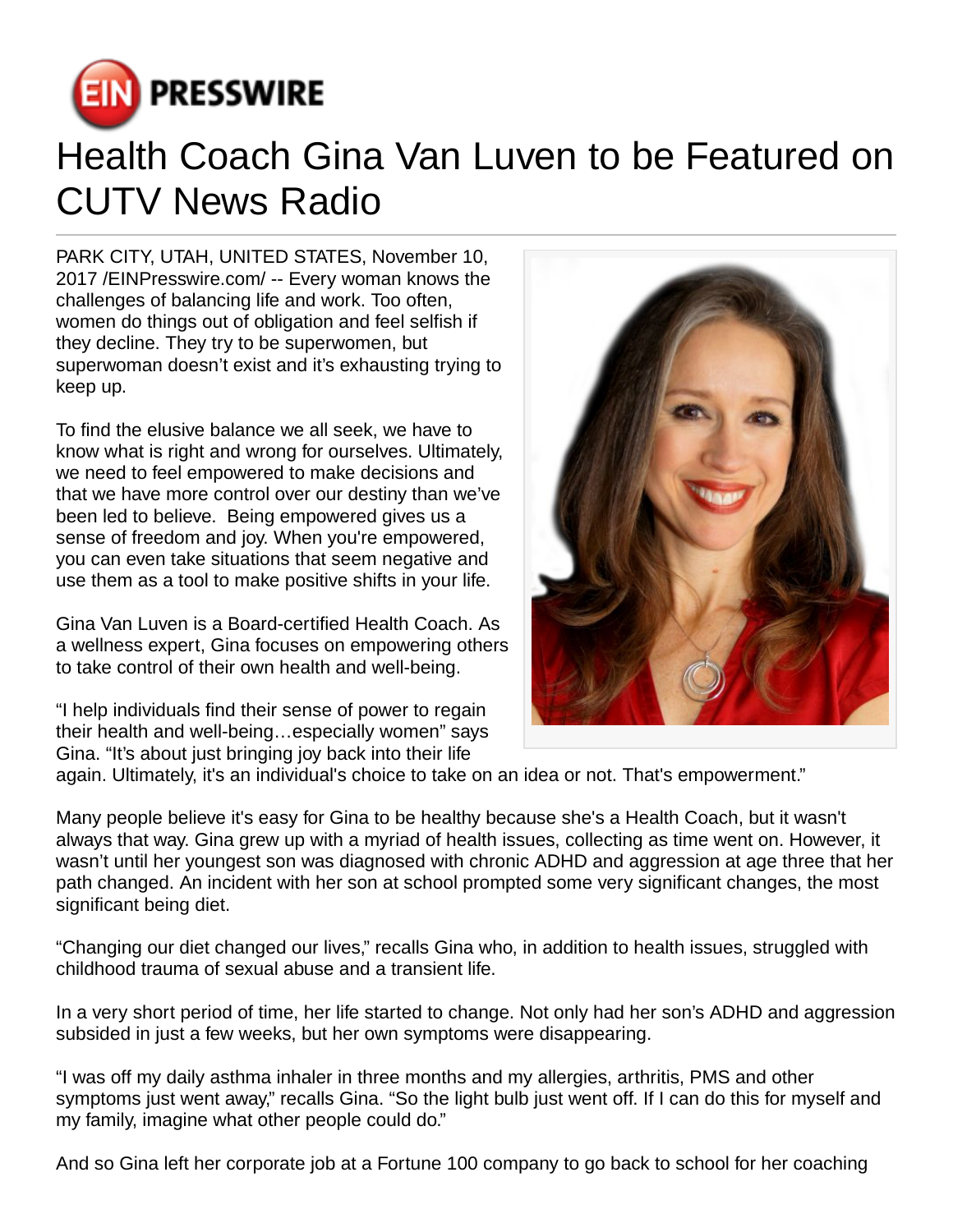## certification.

"Soon I was witnessing what seemed to be miracles, but they weren't," recalls Gina. "They were just people learning how to get back to the fundamental principles of health and well-being. And throughout that process I realized that the diet and lifestyle are only a small piece of it. The big piece is the emotional part: what you think about yourself and others."

In addition to her work with individuals and small groups, Gina is a highly sought-after motivational speaker for audiences around the globe. "I love the big audiences," says Gina. "It's a very different energy. I love the challenge of being able to shift someone's mindset or change the energy in a lowenergy space…super exciting!"

Gina is also the best-selling author of Nutrition for Success – How to Maximize Performance in All Areas of Life.

"This book is great for people who are ready to explore improving their overall well-being," says Gina. "Whether it is your relationships, career, spirituality, diet or lifestyle, your overall well-being depends upon having balance in all these areas."

CUTV News Radio will feature Gina Van Luven in an interview with Jim Masters on November 14th at 1pm EDT.

Listen to the show on [BlogTalkRadio](http://www.blogtalkradio.com/cutvnewsradio/2017/11/14/cutv-news-radio-spotlights-health-coach-gina-van-luven).

If you have a question for our guest, call (347) 996- 3389.

For more information about Gina's book, visit <http://www.NutritionForSuccess.com>.

For more information on Gina Van Luven, visit <http://www.ginavanluven.com>.

Lou Ceparano CUTV News (631) 850-3314 [email us here](http://www.einpresswire.com/contact_author/2403137)





VAN LUVEN

To Maximize Performance How In All Areas Of Life

GINA

This press release can be viewed online at: [http://www.einpresswire.com](http://www.einpresswire.com/) Disclaimer: If you have any questions regarding information in this press release please contact the